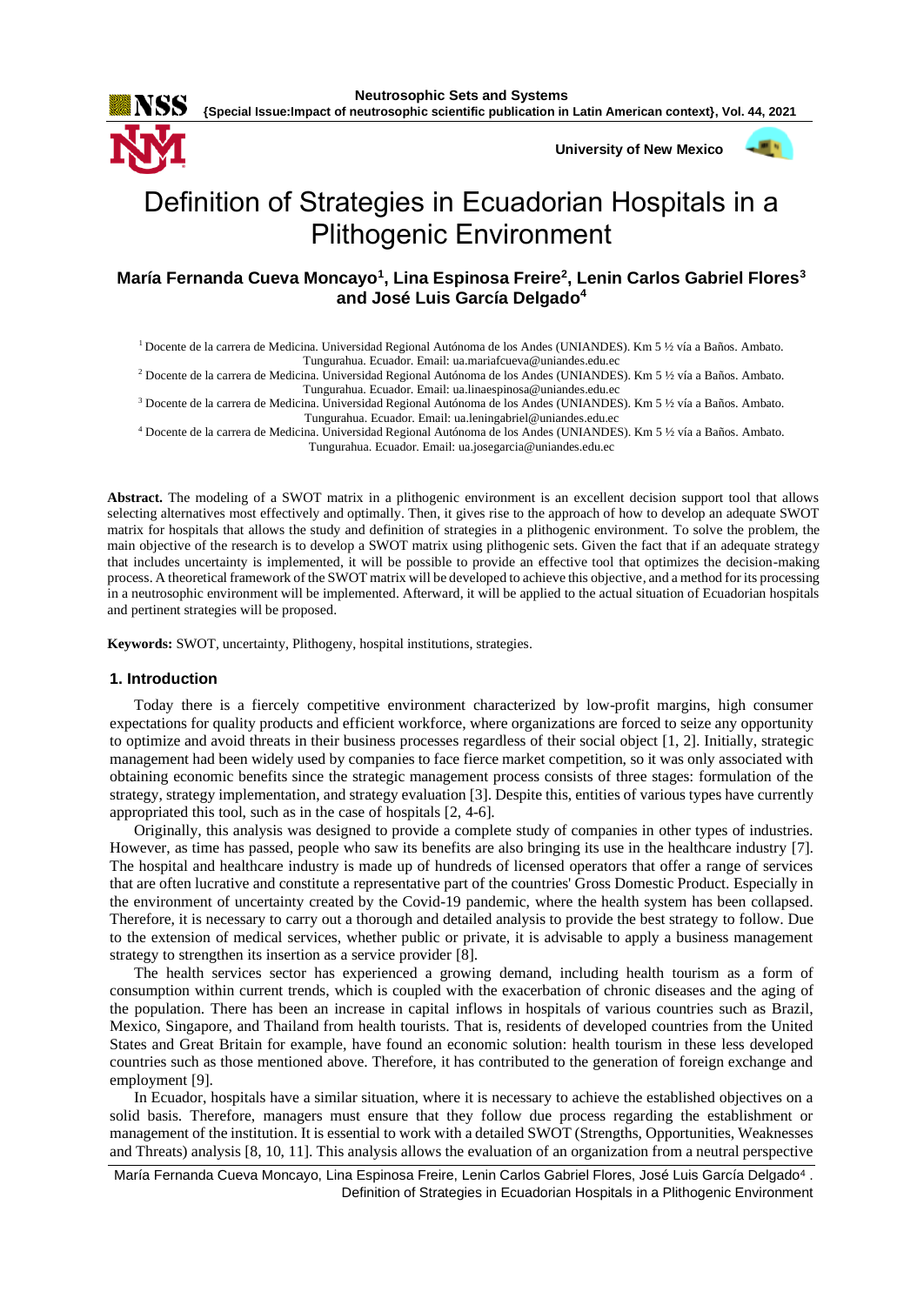through a detailed discussion of the strengths, weaknesses, opportunities and threats [\[7\]](#page-7-0). It could be said that to guarantee that a hospital or health center or another form of business works to the maximum, it is necessary to make certain adjustments endorsed in a tool of this nature [\[4,](#page-6-3) [7,](#page-7-0) [12-14\]](#page-7-5). It is necessary to clarify that in this research the term SWOT will be chosen to refer to the technique.

Despite the positive in the use of the tool, for the decision-making process regarding the strategy to be taken, the use of multi-criteria methods is preferred for the SWOT processing [\[1\]](#page-6-0), where the statistic is denoted in its classical and neutrosophic versions. In this way, deficiencies and/or inaccuracies due to the subjective nature of the technique in the measurement and evaluation steps are eliminated [\[4,](#page-6-3) [13\]](#page-7-6). In this particular case, the authors preferred to link Neutrosophy since imprecision is involved throughout the whole process, and it makes the study more natural and allows achieving a greater enrichment in the analysis when formulating strategies [\[15-18\]](#page-7-7).

It can be said then, that the modeling of a SWOT matrix processed in a neutrosophic environment is convenient since the classical method may be less appropriate. So, it is necessary to have a decision-making support tool that allows the most effective and optimal selection of the steps to be followed by these types of institutions that provide such a broad service to the population [\[17,](#page-7-8) [19,](#page-7-9) [20\]](#page-7-10). The following problem is formulated: how to develop a SWOT matrix for hospital institutions that allows the study and definition of strategies in a plithogenic environment? For the solution to the problem, the main objective of the research is to develop a SWOT matrix, using plithogenic sets since if an adequate strategy that includes uncertainty is implemented, it will be possible to provide an effective tool that optimizes the process of decision-making. To achieve this objective, the following specific objectives must be executed:

- 1. Develop a theoretical framework of the SWOT matrix
- 2. Develop a method for processing by plithogenic assemblies.
- 3. Apply method to the current situation of health institutions today in Ecuador
- 4. Propose strategies

From now on, the report of the present investigation is made up of several sections where the used methods are exposed, a case study is carried out, and then the results, discussion, and conclusions of the investigative exercise are exposed.

# **2. Theoretical framework of SWOT analysis**

Over the years, various approaches and criteria on strategic management have been enunciated in management theory. Result of the accumulation of research and studies on the subject, which has contributed to the enrichment and improvement of the theory to become the most used management tool in the world. The use of strategy in management theory appears in the early years of the 60s of the 20th century and emerges as a way for organizations to respond to the challenge imposed by increasing instability, uncertainty and competition on the market which got more and more intense every day [\[1,](#page-6-0) [5,](#page-6-4) [12,](#page-7-5) [21\]](#page-7-11).

The approach to organizational strategies became widespread globally, both in profit-making and non-profit companies, until it became one of the most universally used management tools [\[1,](#page-6-0) [5\]](#page-6-4). Despite the diversity of research, there is uniformity in the use of the SWOT matrix for strategic analysis regardless of the corporate purpose or type of company, business, institution; due to the impacts that it generates on the strategic management of organizations in general [\[1,](#page-6-0) [4,](#page-6-3) [13,](#page-7-6) [14,](#page-7-12) [21-23\]](#page-7-11).

|                   | <b>External</b>                                                                                                  |                                                                                                             |  |
|-------------------|------------------------------------------------------------------------------------------------------------------|-------------------------------------------------------------------------------------------------------------|--|
| Internal          | <b>Opportunities</b>                                                                                             | <b>Threats</b>                                                                                              |  |
| <b>Strengths</b>  | Try to make the most of the opportunities.<br><b>Offensive Strategy</b><br>Maxi - Maxi                           | Minimize threats by relying on strengths.<br><b>Defensive Strategy</b><br>Maxi -Mini                        |  |
| <b>Weaknesses</b> | Reduce or eliminate weaknesses to take advantage of<br>opportunities.<br><b>Adaptive Strategy</b><br>Mini - Maxi | Resist without having to give in so as not to lose<br>positions.<br><b>Survival Strategy</b><br>Mini - Mini |  |

**Table 1.** High impact matrix Source: [\[24\]](#page-7-13)

The study of strategic planning SWOT is a tool that allows raising a picture of the current situation of a group, company, or organization. In addition, it makes it possible to accurately diagnose the organization and, based on this, allow decisions to be made according to the objectives and policies [\[12\]](#page-7-5). That is why it is said to be an advanced strategic planning model that helps companies and organizations identify where they are doing well and where they can improve, both from an internal and external perspective. The strengths and weaknesses are internal to the organization, while the opportunities and threats are of external origin being the strengths and opportunities useful for the strategy of your organization, and the weaknesses and harmful threats. Importantly, this analysis is not a final product: it is the first step to help align the strategy around the areas that have been identified as strengths, weaknesses, opportunities, and threats [\[1,](#page-6-0) [4,](#page-6-3) [8,](#page-7-1) [13,](#page-7-6) [14,](#page-7-12) [23,](#page-7-14) [25\]](#page-7-15).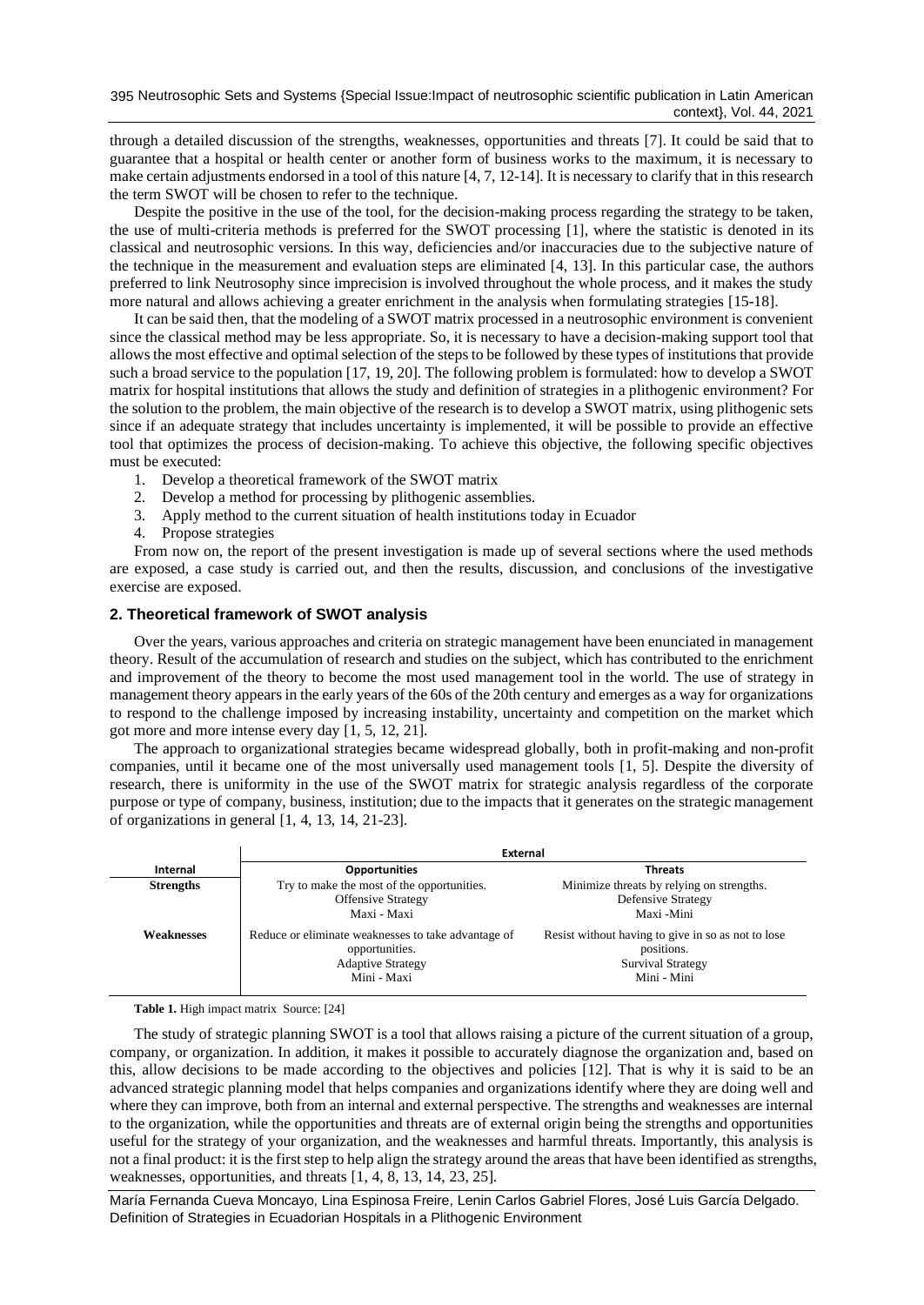Neutrosophic Sets and Systems {Special Issue:Impact of neutrosophic scientific publication in Latin American 396 context}, Vol. 44, 2021

On [\[12\]](#page-7-5), they say that:

- Strengths: Are special capabilities of the group or company to be analyzed, instruments that give it a privileged position in the face of the competition. Capacities and abilities that are possessed, resources that are controlled, activities that are developed positively, among others.
- Opportunities: Factors that are positive, favorable, and exploitable that must be discovered in the environment in which the group or company operates and that allow obtaining competitive advantages.
- Weaknesses: Factors that cause an unfavorable position in the face of the competition, resources that are lacking, skills that are not possessed, activities that do not develop positively, and so on.
- Threats: Situations that come from the environment and that can even threaten the permanence of the organization.

For the classic matrix, the following steps must be performed:



**Figure 1.** Steps for the elaboration of the SWOT. Source:[\[7\]](#page-7-0)

Based on the results of the SWOT analysis, the strategic recommendations for the company should be focused on how the institution can [\[7\]](#page-7-0): counteract the weaknesses, enhance the strengths, seize opportunities, defend from a threat. At this point, you must also choose one of the normative strategies set out in table 1, which are explained by [\[26\]](#page-7-16):

- Defensive strategy is one to be developed to improve weaknesses and that these do not make the threats in the environment even more threatening.
- Reactive strategy will be developed to further reinforce strengths and eliminate threats.
- Adaptive strategy will consist of strengthening weaknesses so that they do not impede taking advantage of opportunities.
- Offensive strategy is the one that will offer the possibilities to take advantage of the opportunities thanks to the fact that the position in the sector is still being strengthened.

# **3. Methods**

The methods used for the development of the research are exposed below:

- Scientific Method: allows getting to know the phenomena that occur in nature and society, by combining comprehensive reflection and direct contact with objective reality.
- Inductive and Deductive Method: with its application, it is possible to know the reality of the problem under investigation, starting from the particular to the general and from the general to the particular of the problem.
- Historical Method: it allows knowing the source and the progress of the problem to compare it with its actuality.
- Descriptive Method: with its application, it is possible to objectively describe the current reality in which the problem develops and thus evidences the aspects of the SWOT.
- Surveys: they are applied to experts who are nothing more than the actors who will intervene in decisionmaking.

As previously stated for the processing of SWOT, a neutrosophic environment in its plithogenic extension is convenient, since uncertainty is dealt with within the process and decision-making can be more natural. Therefore, for a better understanding, interesting knowledge about mathematical modeling using plithogenic logic is presented below.

Smarandache introduced Neutrosophic sets into the literature because fuzzy intuitionistic sets could only handle incomplete information, but not the indeterminate and inconsistent information, which commonly exists in fuzzy systems. The term neutrosophy means knowledge of neutral thought and this neutrality represents the main distinction between fuzzy logic and fuzzy intuitionist [\[27\]](#page-7-17). In neutrosophic sets, the indeterminacy is explicitly quantified through a new parameter I. True membership (t), indeterminate membership (I), and false membership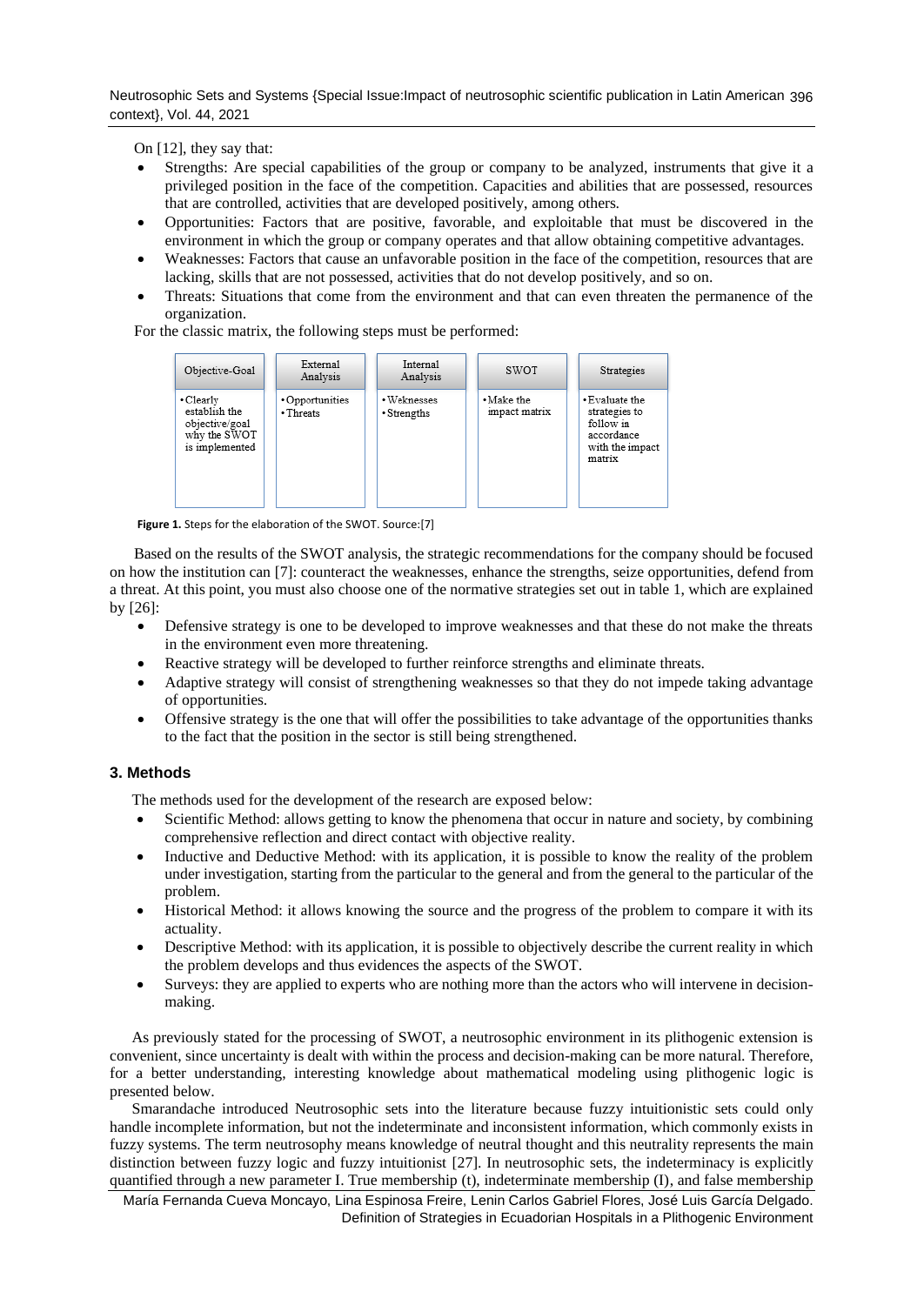(F) are independent of each other and the sum between them satisfies the inequalities  $0 \le T + I + F \le 3$ . In fuzzy intuitionistic sets, the uncertainty depends on the degree of membership and the degree of non-membership [\[28\]](#page-7-18). In neutrosophic sets, the indeterminacy factor (I) is independent of the true and false values. There are no restrictions between the degree of truth, the degree of indeterminacy, and the degree of falsehood [\[29,](#page-7-19) [30\]](#page-7-20).

If U is a universe of discourse, a Neutrosophic Set (CN) is characterized by three membership functions,  $uA(x), rA(x), vA(x) : X \rightarrow [0-,1+[\ , \ ]$  which satisfy the condition  $0 \le -\inf uA(x) + \inf rA(x) +$ inf vA(x) ≤ sup uA(x) + sup rA(x) + sup vA(x) ≤ 3 + for all  $x \in X$ . uA(x), rA(x) and vA(x) are the membership functions of the truth, the indeterminacy, and the falsehood of x in A, respectively and their images are standard or non-standard subsets of  $] 0-.1 +$  [. When approaching the perspective of indeterminacy and contradiction, as is the case with Gödel's incompleteness theorem, it states that any proposition in a mathematical axiom system will present a degree of truth (T), falsehood (F), and indeterminacy (I). Neutrosophy, therefore, establishes a unique solution for the existence of paradoxes in philosophy [\[31\]](#page-7-21).

Plithogeny is the genesis or origin, creation, formation, development, and evolution of new entities from dynamics and mergers of multiple contradictory and/or neutral and/or non-contradictory previous entities. Plithogeny advocates the connections and unification of theories and ideas in varied fields of science. "Knowledge" is taken as "entities", in various fields, such as social sciences, technical sciences, theories of arts and letters, and so on [\[32\]](#page-7-22).

Plithogeny is the dynamics of various types of opposites, and/or their neutrals, and/or non-opposites and their organic fusion. Plithogeny is a generalization of dialectics (dynamics of a type of opposites:  $\langle A \rangle$  and  $\langle \text{antiA}\rangle$ ), neutrosophy (dynamics of a type of opposites and their neutrals: <A> and <antiA> and <neutA>), since Plithogeny studies the dynamics of many types of opposites and their neutrals and non-opposites  $\langle \langle A \rangle$  and  $\langle \langle \rangle$  and  $\langle \rangle$  and  $\langle$ neutA $\rangle$ ,  $\langle$ B $\rangle$  and  $\langle$ antiB $\rangle$  and  $\langle$ neutB $\rangle$ , etc.), and many do not opposites ( $\langle$ C $\rangle$ ,  $\langle$ D $\rangle$ , etc.) all together. As an application and particular case derived from Plithogeny, the plithogenic set is an extension of the classical set, fuzzy set, fuzzy intuitionist set, and neutrosophic set, and has multiple scientific applications[\[32\]](#page-7-22).

So, (P, a, V, d, c) is called a plithogenic set

- a) Where "P" is a set, "a" is an attribute (multi-dimensional in general), "V" is the range of values of the attribute, "d" is the degree of membership of the attribute value of each element x to the set P with respect to some given criteria ( $x \in P$ ), and "d" means "d<sub>F</sub>" or "d<sub>IF</sub>" or "d<sub>N</sub>", when it is a degree of fuzzy membership, an intuitionistic fuzzy membership, or a degree of neutrosophic membership, respectively, of an element x to the plithogenic set P;
- b) "c" means " $c_F$ " or " $c_{IF}$ " or " $c_N$ ", when it is a fuzzy attribute value contradiction degree function, intuitionistic fuzzy attribute value contradiction degree function, or neutrosophic attribute value contradiction degree function, respectively.

Functions  $d(\cdot, \cdot)$  and  $c(\cdot, \cdot)$  are defined according to the applications that experts need to solve.

Then, the following notation is used:  $x(d(x,V))$ , where  $d(x,V) = (d(x,v)$ , for all  $v \in V$ ), $\forall x \in P$ .

The attribute value contradiction degree function is calculated between each attribute value with respect to the dominant attribute value (denoted by) in particular, and also for other attribute values.v\_D

The attribute value contradiction degree function is calculated between each attribute value with respect to the dominant attribute value (denoted by  $v_D$ ) in particular, and with respect to other attribute values as well.

The attribute value contradiction degree function c evaluated between the values of two attributes is used in the definition of plithogenic aggregation operators (intersection (AND), union (OR), implication  $(\implies)$ , equivalence  $(\Leftrightarrow)$ , inclusion (partial order), and other plithogenic aggregation operators that combine two or more degrees of values of the attribute based on a t-norm and a t-conorm. Most plithogenic aggregation operators are linear combinations of a fuzzy t-norm (indicated by) with a fuzzy t-conorm (indicated by), but nonlinear combinations can also be constructed. ∧D and ∨D [\[33\]](#page-7-23). If the t-norm is applied on the value of the dominant attribute denoted by, and the contradiction between and is, then it is applied on the value of the attribute as follows:

$$
1 - c(v_D, v_2)] \cdot t_{norm}(v_D, v_2) + c(v_D, v_2) \cdot t_{conorm}(v_D, v_2)
$$
 (1)

Or, using symbols:

$$
[1 - c(v_D, v_2)] \cdot (v_D \wedge_F v_2) + c(v_D, v_2) \cdot (v_D \vee_F v_2)
$$
 (2)

Similarly, if the t-conorm applies to the value of the dominant attribute denoted by  $v_D$ , and the contradiction between  $v_D$  and  $v_2$  is  $c(v_D, v_2)$ , then  $v_2$  applies to the value of the attribute as follows

$$
[1 - c(v_D, v_2)] \cdot t_{\text{conorm}}(v_D, v_2) + c(v_D, v_2) \cdot t_{\text{norm}}(v_D, v_2)
$$
 (3)

María Fernanda Cueva Moncayo, Lina Espinosa Freire, Lenin Carlos Gabriel Flores, José Luis García Delgado. Definition of Strategies in Ecuadorian Hospitals in a Plithogenic Environment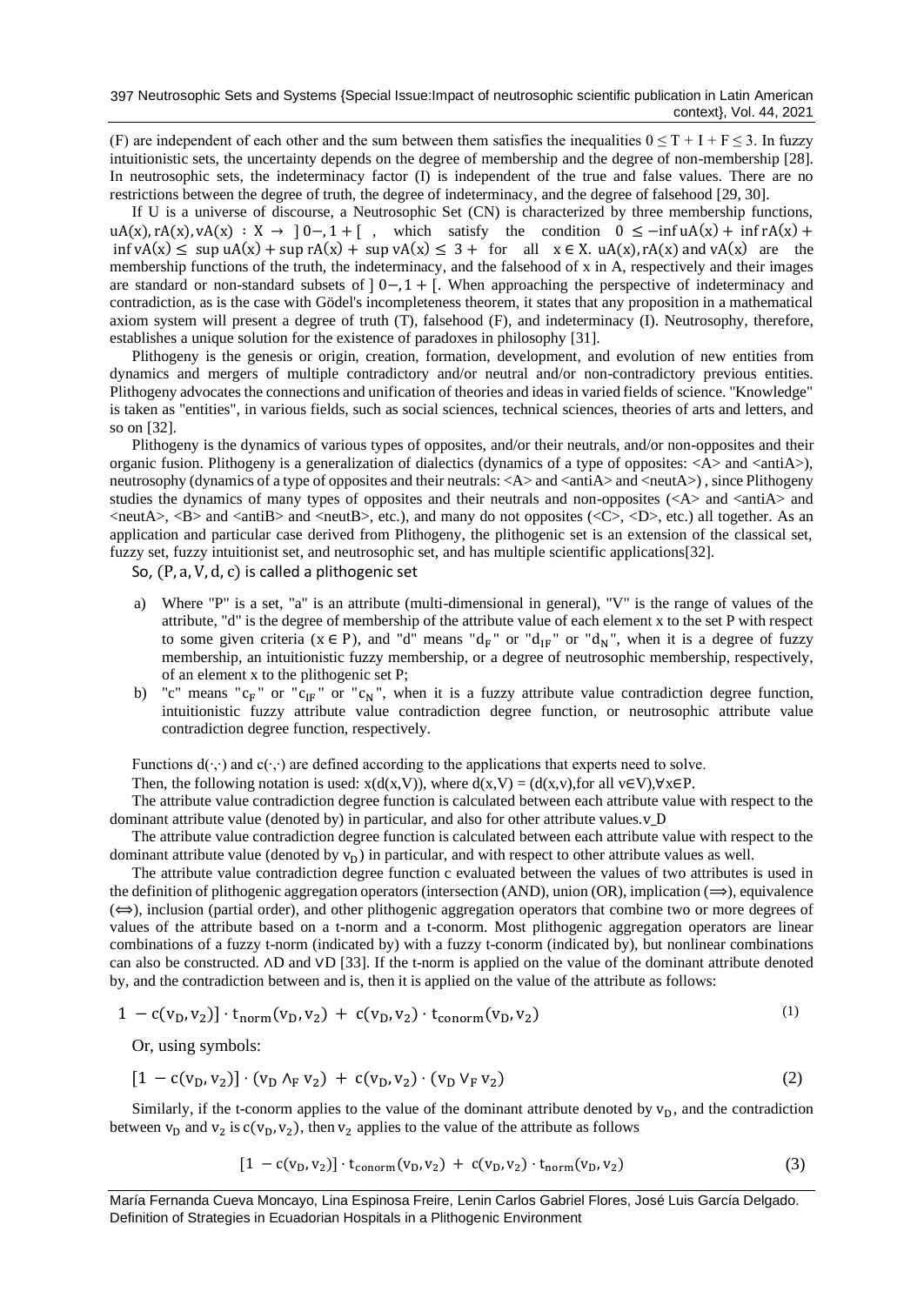Neutrosophic Sets and Systems {Special Issue:Impact of neutrosophic scientific publication in Latin American 398 context}, Vol. 44, 2021

Or, using symbols:

$$
[1 - c(v_D, v_2)] \cdot (v_D \, v_F \, v_2) + c(v_D, v_2) \cdot (v_D \, \Lambda_F \, v_2) \tag{4}
$$

The plithogenic neutrosophic intersection is defined as:

$$
(a_1, a_2, a_3) \wedge_P (b_1, b_2, b_3) = \left( a_1 \wedge_F b_1, \frac{1}{2} [(a_2 \wedge_F b_2) + (a_2 \vee_F b_2)], a_3 \vee_F b_3 \right)
$$
 (5)

The plithogenic neutrosophic junction is defined as:

$$
(a_1, a_2, a_3) \vee_P (b_1, b_2, b_3) = \left( a_1 \vee_F b_1, \frac{1}{2} [(a_2 \wedge_F b_2) + (a_2 \vee_F b_2)], a_3 \wedge_F b_3 \right)
$$
 (6)

In other words, with respect to what applies to membership, the opposite applies to non-membership, while in indeterminacy what appies is the average among them. Plithogenic neutrosophic inclusion is defined as follows:

Since the degrees of contradiction are:

$$
c(a_1, a_2) = c(a_2, a_3) = c(b_1, b_2) = c(b_2, b_3) = 0.5,
$$
  
We apply,  $a_2 \ge [1 - c(a_1, a_2)]b_2 \text{ o } a_2 \ge (1 - 0.5)b_2 \text{ o } a_2 \ge 0.5b_2$ , while  $c(a_1, a_3) = c(b_1, b_3) = 1$ 

So, having the opposite being true for  $a_1 \leq b_1$  if and only if  $a_3 \geq b_3$ , therefore  $(a_1, a_2, a_3) \leq_P (b_1, b_2, b_3)$  if and only if  $a_1 \le b_1$ ,  $a_2 \ge 0.5b_2$ , y  $a_3 \ge b_3$ . Next, an algorithm for the resolution of this research is presented where Plithogeny will be merged with the algorithm of neutrosophy. From this moment on, expressions 2 to 8 must be applied to execute the operations of the classical algorithm with plithogenic numbers. For the elaboration of a single decision matrix, the median of the plithogenic numbers is calculated for each combination, for all specialists. The median is calculated using the following formula:

$$
median_{i=1}^{m} \{PN_{i}\} = (median_{i=1}^{m} \{T(PN_{i})\}, median_{i=1}^{m} \{I(PN_{i})\}, median_{i=1}^{m} \{F(PN_{i})\})
$$
(7)

Where  $PN_i$ , are plithogenic numbers,  $T(PN_i)$  are their true components,  $I(PN_i)$  are their indeterminate components and F(PN<sub>i</sub>)are their false components. In other words, Equation 8 means that the median of a set of plithogenic numbers is defined as the plithogenic number of the medians of its components.

Therefore, the procedure designed based on the plithogenic sets will be explained below:

Objective/Goal: Determine the business strategies to follow in hospital institutions in Ecuador

- 1. Determine the characteristics of the organization in its external and internal environments through surveys and brainstorming.
- 2. Make the SWOT matrix
- 3. Process the matrix in a plithogenic environment:

Weight the criteria using the following linguistic terms shown in Table 2, since it is more suitable to evaluate a numerical scale since human beings identify better with natural language than with numerical scales:

| <b>Linguistic Expression</b> | Phytogenic number $(T, I, F)$ |
|------------------------------|-------------------------------|
| Very poor $(VP)$             | (0.10, 0.75, 0.85)            |
| Poor $(P)$                   | (0.25, 0.60, 0.80)            |
| Moderately poor (MP)         | (0.40, 0.70, 0.50)            |
| Medium $(M)$                 | (0.50, 0.40, 0.60)            |
| Fairly good (FG)             | (0.65, 0.30, 0.45)            |
| Good(G)                      | (0.80, 0.10, 0.30)            |
| Very good $(VG)$             | (0.95, 0.05, 0.05)            |

Process the weights for each quadrant using equation 7.

- 4. Prepare a high impact matrix using the union between plithogenic sets using equation 6.
- 5. Determine strategies to follow

## **4 Results**

The results of the application of the designed procedure are shown below.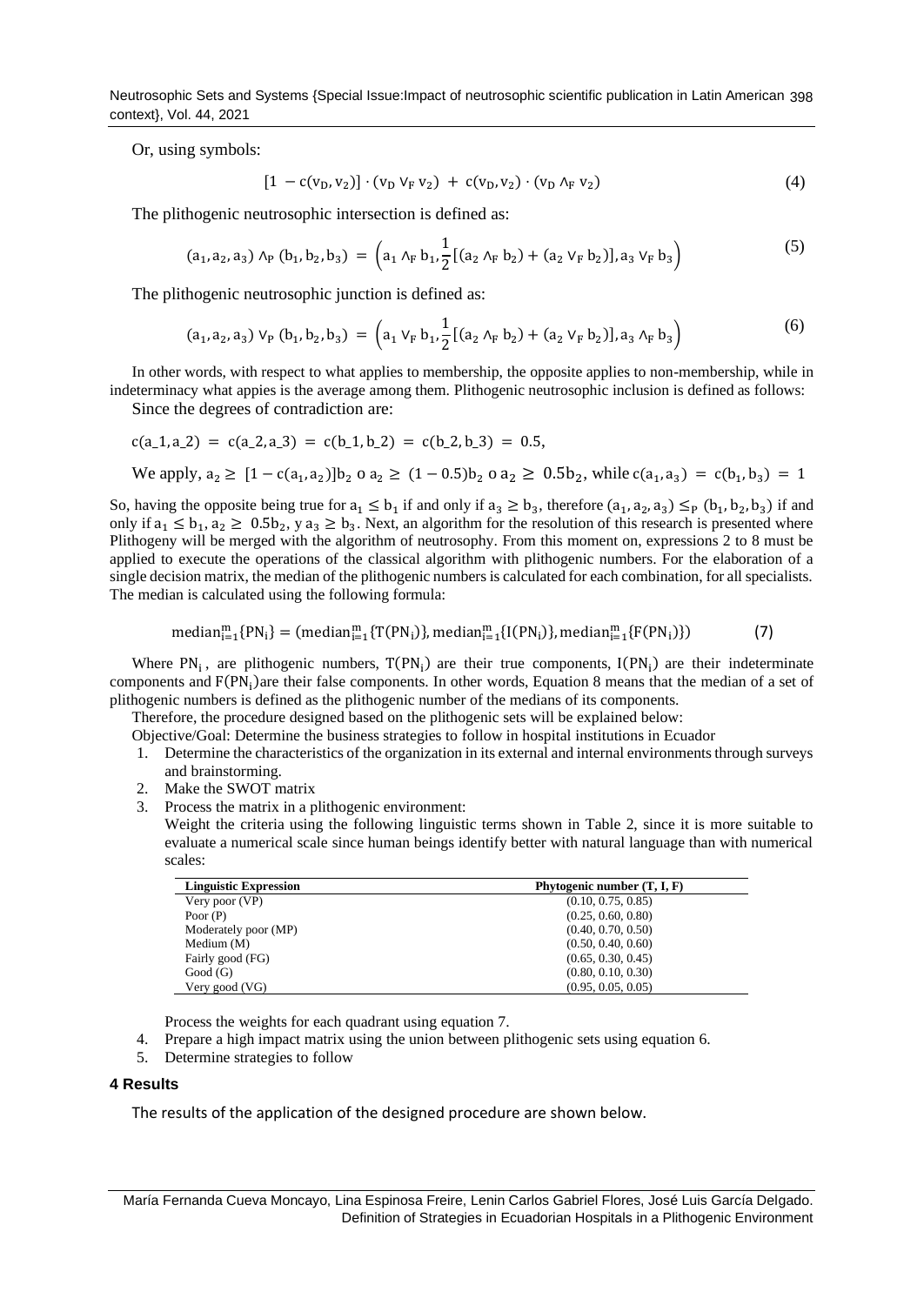399 Neutrosophic Sets and Systems {Special Issue:Impact of neutrosophic scientific publication in Latin American context}, Vol. 44, 2021

| <b>INTERNAL FACTORS</b>                                             | <b>EXTERNAL FACTORS</b>                                         |
|---------------------------------------------------------------------|-----------------------------------------------------------------|
| <b>WEAKNESSES</b>                                                   | <b>THREATS</b>                                                  |
| Lack of motivation in doctors due to salary issues and work         | Great ammount of competitors offering low price services which  |
| skedules                                                            | makes the general prices to go lower                            |
| Resource gap for the medical activity                               | Sanitary emergency due to Covid-19                              |
| Contracted market's segment                                         | The competence offers free treatments                           |
| It requires a lot of cash to be able to acquire the best medical    | Constant update of the technology and the medical equipment     |
| equipments and also to hire some of the best consultants of the     | which optimizes services but increases costs                    |
| industry                                                            |                                                                 |
|                                                                     | Cultural rooting of the population in the indigenous treatments |
|                                                                     |                                                                 |
| <b>STRENGTHS</b>                                                    | <b>OPPORTUNITIES</b>                                            |
| Technical and administrative processes to reach the organization's  | Increase of the migration to Ecuador of peple with low incomes  |
| goals                                                               |                                                                 |
| Qualified health professionals team                                 | Need for client service due to Covid-19 crisis                  |
| Several payment options                                             | Existence of alternative medications that minimize costs        |
| Properly equipped health center                                     | Increase of health tourism at international level               |
| Wide network of institutions with diversity and quality of services | Governent focused in mitigating the sanitary crisis             |

**Figure 2.** Steps 1 and 2 of the procedure.

For the processing of the matrix in a plithogenic environment, the groups among themselves will be chosen as attributes, to achieve the high impact matrix, that is, they will face each other according to what is stated in table 1. Therefore, for the plithogenic analysis of the multi-attribute of dimension 4 and cardinality (4x5x5x5) 500, which is established in pairs. This is given because experts agree that the greatest degree of influence lies in the internal component. Therefore, the degrees of contradiction between the pairs are the following:

- $c_D(S1, S2) = c_D(S1, S3) = c_D(S1, S4) = c_D(S1, S5) = 0.2$
- $c_D(W1, W2) = c_D(W1, W3) = c_D(W1, W4) = 0.25$
- $c_D(T2, T1) = c_D(T2, T3) = c_D(T2, T4) = c_D(T2, T5) = 0.2$
- $c_D(02,01) = c_D(02,03) = c_D(02,04) = c_D(02,05) = 0.2$

The dominant values are F1, D1, A2, and O2.

The evaluation of the pairs by the experts was as follows:

| W         | <b>Medium</b>          |                | <b>Medium</b>         |                | Medium                | 0  | <b>Medium</b>         |
|-----------|------------------------|----------------|-----------------------|----------------|-----------------------|----|-----------------------|
| WI        | [0.45, 0.55, 0.55]     | Τl             | [0.5, 0.4, 0.6]       | S1             | [0.899, 0.075, 0.135] | 01 | [0.63, 0.1, 0.47]     |
| W2        | [0.575, 0.35, 0.525]   | T <sub>2</sub> | [0.65, 0.25, 0.45]    | S <sub>2</sub> | [0.698, 0.25, 0.402]  | 02 | [0.848, 0.175, 0.186] |
| W3        | [0.525, 0.35, 0.55]    | T3             | [0.65, 0.3, 0.45]     | S3             | [0.749, 0.2, 0.351]   | 03 | [0.599, 0.35, 0.501]  |
| W4        | [0.525, 0.5, 0.475]    | T4             | [0.725, 0.225, 0.325] | S4             | [0.749, 0.2, 0.351]   | 04 | [0.5, 0.4, 0.6]       |
| <b>WM</b> | [0.525, 0.425, 0.5375] | T5             | [0.725, 0.225, 0.325] | S5             | [0.432, 0.25, 0.668]  | 05 | [0.698, 0.25, 0.402]  |
|           |                        | TМ             | [0.575, 0.25, 0.45]   | FM             | [0.749, 0.2, 0.351]   | OМ | [0.63, 0.25, 0.47]    |

Plithogenic neutrosophic union between attributes according to equation 6 is defined as for the creation of the impact matrix:

|                   | <b>Opportunities</b>     | <b>Threats</b>                                                   |
|-------------------|--------------------------|------------------------------------------------------------------|
| <b>Strengths</b>  | [0.47187, 0.25, 0.16497] | [0.430675, 0.25, 0.15795]                                        |
| <b>Weaknesses</b> |                          | $[0.33075, 0.390625, 0.252625]$ $[0.301875, 0.390625, 0.241875]$ |

Figure 2. High impact matrix.

As can be seen, experts agree that the current situation of hospitals in Ecuador needs to improve their competitive strategy, so it is recommended to choose:

Defensive strategy: invest in new production facilities for current services to deal with the technological obsolescence of the process.

Reactive strategy to reaffirm strengths and mitigate threats, seeking care and personalized attention to achieve a high level of satisfaction and thus achieve their loyalty.

Adaptive strategy so that weaknesses do not prevent taking advantage of opportunities by opting for an increase in out-of-hospital services to achieve greater commercial attractiveness.

Offensive strategy to take advantage of opportunities due to the lack of an advantageous position in the sector through a strong campaign to promote one of the products and services in certain distribution channels to improve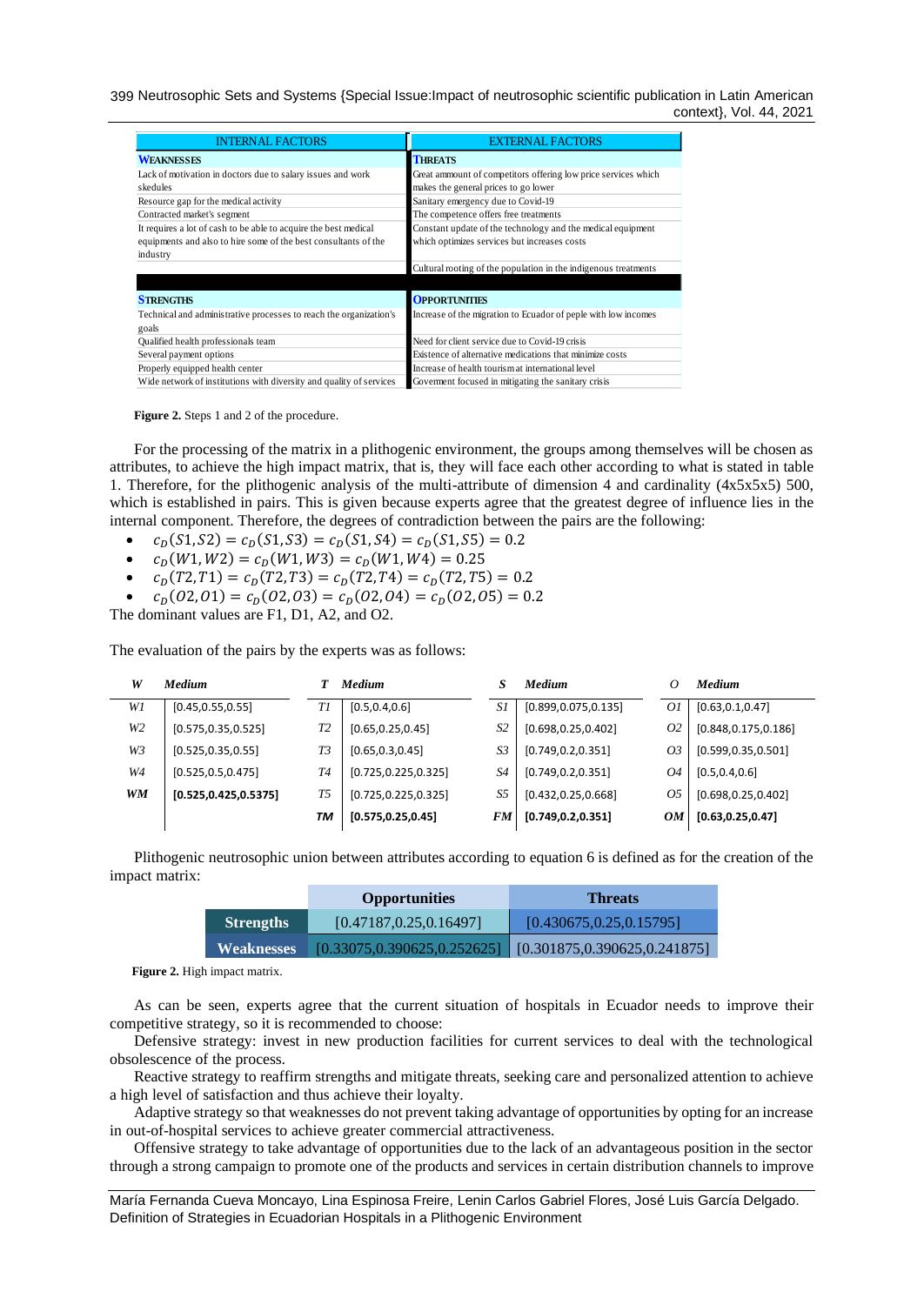Neutrosophic Sets and Systems {Special Issue:Impact of neutrosophic scientific publication in Latin American 400 context}, Vol. 44, 2021

market share and web presence within tourism of health. Tasks that will require follow-up are proposed below:

| Main area                    | Indicators or criteria by area          |
|------------------------------|-----------------------------------------|
| <b>Market share</b>          | Strategic positioning vision            |
|                              | Market development                      |
|                              | Partnership development                 |
|                              | Product development                     |
| <b>Price Competitiveness</b> | Cost review                             |
|                              | Pricing strategies                      |
|                              | Sales cost                              |
|                              | Operational structure and functionality |
| <b>Financial position</b>    | Financial structure review              |
|                              | Financial and accounting management     |
|                              | Review of Financial Statements          |
|                              | Company valuation                       |
| <b>Product quality</b>       | Product development                     |
|                              | Improvement of benefits                 |
|                              | Compliance with specificities           |
| Customer loyalty             | Customer orientation                    |
|                              | Loyalty strategies                      |

**Table 4.** Follow-up actions for the offensive strategy

It is also recommended to keep in mind the following principles for the implementation of the strategies:

- Efficiency: the relationship between those produced and the resources consumed or used. In this sense, there would be economic profitability, sales/labor cost, sales profitability.
- Effectiveness: degree or level of objectives achieved. It would be used to assess market share, sales growth, meet shareholders' expectations.
- Fairness: impartiality or equality with which the activities of the company are carried out concerning the environment. In this case, there would be the dividends of the shareholders, price/quality ratio of the products to the various clients, taxes paid, employment.
- Responsibility: degree of importance that a company attaches to meet demands. For example, average delivery time, number of complaints and claims handled, ability to react under pressure.

## **Conclusions**

SWOT is a simple tool to handle; however, its processing may lead to errors in the classical environment. For this reason, the neutrosophic environment in its plithogenic extension is very convenient. The latter allows working with uncertainty at all times and therefore obtaining more realistic conclusions. The identification of the threats and opportunities in the environment, and the weaknesses and strengths are essential for the creation of variants of strategies. In this context, the situation can be defined qualitatively and quantitatively, which makes it possible to determine the reality of the analyzed system and, therefore, gives the possibility of building and developing a competitive advantage. During the research development, the proposed objective was achieved by designing a procedure to determine the business strategies to be followed in hospitals in Ecuador, which consists of 5 steps. First, modifying the algorithm enunciated by other authors, including Plithogeny in the determination of the high impact matrix. With the application of the model, strategies based on the real situation were established, which denotes the tool's usefulness.

## **References**

- <span id="page-6-0"></span>[1] A. Hatami Marbini and S. Saati, "An application of fuzzy TOPSIS method in a SWOT analysis," *Mathematical Sciences,* vol. 3, pp. 173-190, 2014.
- <span id="page-6-1"></span>[2] M. L. Filgueiras Sainz de Rozas, "Material de Estudio de Estrategia Empresarial V3," in *Diplomado en Administración de Empresas* vol. 3, E. S. d. l. I. Básica, Ed., ed. La Habana, Cuba: Ministerio de la Industria Básica, 2004.
- <span id="page-6-2"></span>[3] D. F.R., " Strategic management: Concepts and Cases," *Prentice-Hall, New Jersey,* 1998.
- <span id="page-6-3"></span>[4] T. Christiansen, "Summary of the SWOT panel's evaluation of the organization and financing of the Danish health care system," *Health Policy,* vol. 59, pp. 173-180, 2002.
- <span id="page-6-4"></span>[5] MORGAN, Robert E.; STRONG, Carolyn A. Business performance and dimensions of strategic orientation. Journal of Business research, 2003, vol. 56, no 3, p. 163-176.